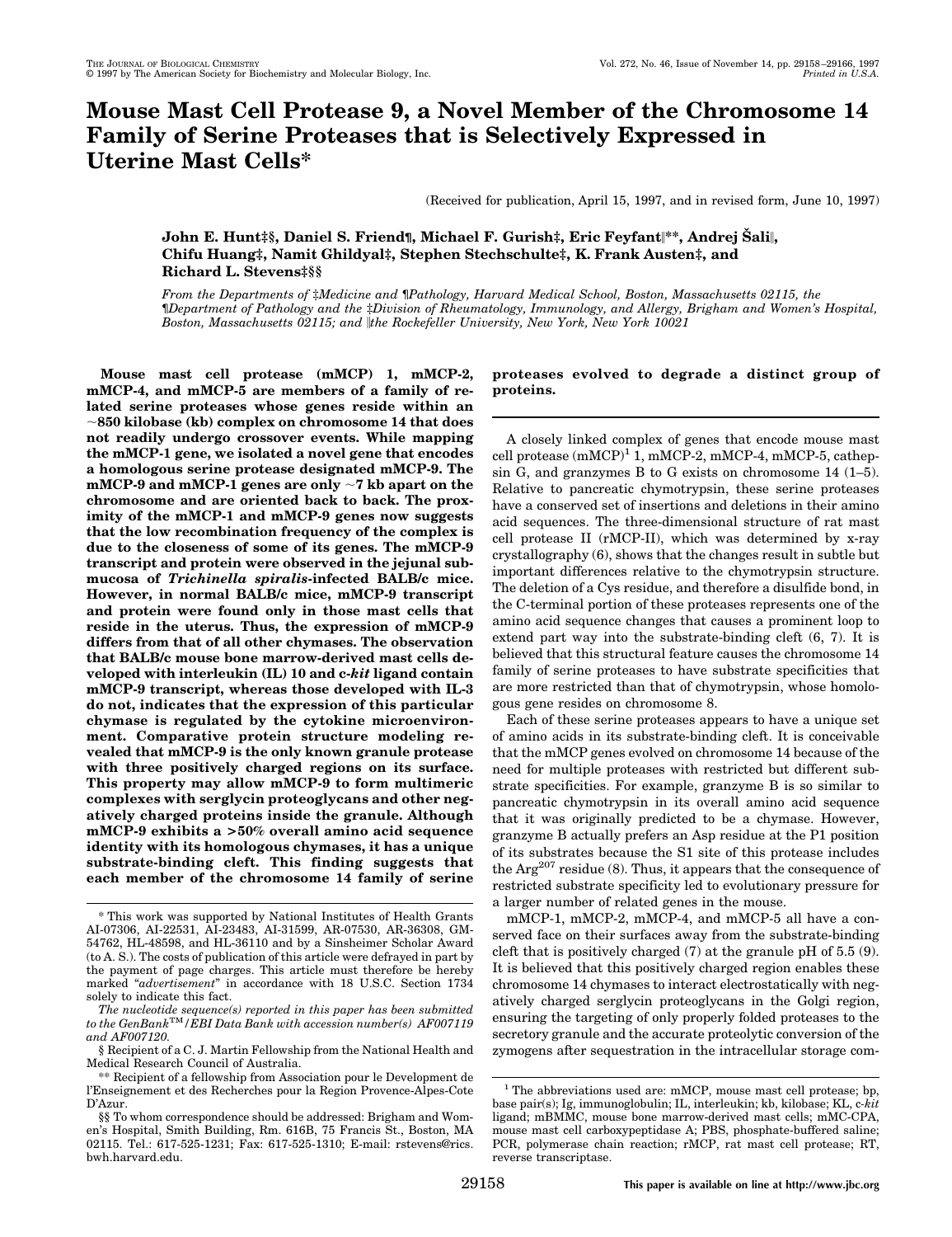Δ

mMCP-9 Gene

partment. The tryptase mMCP-7 (10, 11), whose gene resides on chromosome 17 rather than chromosome 14, also possesses the conserved face, but its proteoglycan-binding domain includes several His residues in addition to the Lys and Arg residues (12). The tryptase mMCP-6 (13), whose gene also resides on chromosome 17, is an exception in that its putative proteoglycan-binding domain resides on a different part of the molecular surface (14). The electrostatic characteristics of these proteoglycan-binding domains are important for functional diversity among the mMCPs because they determine both the equilibrium concentration and the rate at which the various chymases and tryptases dissociate from the exocytosed granule core (14).

The mMCP-1, mMCP-2, mMCP-4, and mMCP-5 genes are each  $\sim$ 3 kilobases (kb) in size and contain 5 exons (3, 15–17). Pulse-field gel electrophoresis revealed that they are located on an  $\sim$ 850-kb fragment of chromosome 14, but mapping studies failed to reveal a crossover point in the complex even when the linkage analysis was extended to the chromosome 14 family of granzyme genes (2, 3). Thus, either many of the protease genes are quite close in the complex or some structural constraint in this region of chromosome 14 hinders recombination events.

Because knowledge concerning the order and orientation of the members of the chromosome 14 family of serine protease genes and the relative distances between them is needed for an understanding of their transcriptional regulation, we and others have begun to map the genomic complex in the mouse. We now describe a novel gene, mMCP-9, that resides only  $\sim$ 7 kb away from the mMCP-1 gene on chromosome 14. The proximity of the two chymase genes offers an explanation for the low recombination frequency of the chromosome 14 complex of serine protease genes. We also show that the mMCP-9 gene, its transcript, and its translated product have several interesting features that account for the selective expression of this gene in specific populations of mast cells.

### EXPERIMENTAL PROCEDURES

*Cloning and Nucleotide Sequencing of the mMCP-9 Gene-A*  $\lambda$  *bac*teriophage clone (JH-1) (see Fig. 1*A*) was isolated by screening a BALB/c mouse genomic library under conditions of high stringency with a radiolabeled probe specific for the mMCP-1 gene (15). Mapping analysis with varied restriction enzymes revealed that clone JH-1 contained two homologous but distinct genes. Thus, with standard methodologies, the three *Eco*RI-derived fragments liberated from the insert were subcloned into Bluescript, and their nucleotide sequences were determined with dideoxy/cycle sequencing methodologies (18). One sequence corresponded to the mMCP-1 gene. Because the other was novel, it was designated the mMCP-9 gene.2 A polymerase chain reaction (PCR) approach confirmed that the *Eco*RI fragments were contiguous in the phage clone. For example, mMCP-9-specific sense (5'-GTACATCTTGC-CTCCAAATTAC-3') and antisense (5'-CAACACATCGCCCAGGCTT-39) primers were used to amplify a 300-base pair (bp) fragment from the clone that spanned the *Eco*RI site between fragments JH-1B and JH-1C. Each of the 30 cycles of the PCR consisted of a 30-s denaturing step at 94 °C, a 45-s annealing step at 60 °C, and a 60-s extension step at 72 °C. Generally, each PCR contained 50 ng of phage DNA and 300 ng of primer in a total reaction volume of 100  $\mu$ l. The amplified products were subjected to electrophoresis in a 0.8% low melting point agarose gel, and the appropriate DNA fragments were excised, purified with Geneclean<sup>TM</sup> (BIO 101 Inc., Vista, CA), and sequenced.

The orientation and spacing of the mMCP-1 and mMCP-9 genes in chromosomal DNA were confirmed with a long range PCR approach.



**chromosome 14.** Although not drawn to scale, the map of the  $\lambda$  phage clone JH-1 is depicted in *panel A.* The five exons of each gene in the insert are *boxed* and *numbered*. The *vertical double arrows*  $(\mathcal{L})$  indicate the *Eco*RI-susceptible sites in the insert. The *horizontal bold arrows*  $(\rightarrow)$  in panel *A* indicate the location of the primers used in the long range PCR of chromosomal DNA depicted in *panel B*. In *panel B*, template DNA was derived from BALB/c chromosomal DNA (*lane 3*), the entire JH-1 phage clone (*lane 4*), or its subcloned fragment JH-1B (*lane 5*). *Lanes 1* and *2* contain fragments obtained from a *Hin*dIII digest of  $\lambda$  DNA and a *HaeIII* digest of  $\phi$ X174 DNA, respectively. The *arrow* on the *right* refers to the PCR-generated fragment.

Each  $100-\mu l$  sample contained 200 ng of BALB/c mouse chromosomal DNA (CLONTECH), 300 ng of an oligonucleotide primer (5'-TTCAC-CCCAATCTCCCCAC-3') that corresponded to a region in exon 5 of the mMCP-9 gene, and 300 ng of an oligonucleotide primer (5'-CCTGTC-CCTTTGAGGATCTCA-3') that corresponded to a region in exon 5 of the mMCP-1 gene. A long range PCR kit was used according to the recommendations of the manufacturer. Each of the 30 cycles of the PCR consisted of a 1-min denaturing step at 94 °C, a 10-min annealing step at 60 °C, and a 10-min extension step at 72 °C.

*Isolation and Characterization of the mMCP-9 Transcript in Different Tissues—*The mMCP-9 transcript was sought in various tissues of normal BALB/c mice (The Jackson Lab., Bar Harbor, ME), BALB/c mice that had been infected with *Trichinella spiralis* (20, 21), BALB/c mice that had a systemic mastocytosis following the adoptive transfer of the V3 mast cell line (22), and in *in vitro* derived BALB/c mast cells (23, 24). RNA was isolated according to the method of Chomczynski and Sacchi (25) from liver, spleen, ear, intestine, and uterus of normal BALB/c mice and from liver and spleen of V3 mastocytosis mice. V3 mastocytosis mice were used 2–4 weeks after the adoptive transfer of  $\sim 10^6$  v- $abl$ immortalized V3 mast cells into the tail vein of each 6-week-old BALB/c mouse (22). RNA also was isolated from mouse bone marrow-derived mast cells (mBMMC) that were developed for 3 weeks with recombinant mouse interleukin-3 (IL) (100 units/ml) alone (23) or 5 weeks with both recombinant mouse c*-kit* ligand (KL) (100 ng/ml) and IL-10 (100 units/ ml) (24). Lastly, BALB/c mice were infected with  $\sim$  500 *T. spiralis* larvae (20, 21), and then total RNA was isolated from the intestine on day 10 after infection.

Based on the nucleotide sequence of the mMCP-9 gene, including its exon/intron organization, primers were designed for reverse transcriptase (RT) PCR that would enable the amplification and cloning of an  $\sim$  650-bp cDNA that encodes from residues 17 to 226 of mature mMCP-9. Reverse transcription was performed on  $5 \mu$ g of total RNA with avian myeloblastoma virus RT (Invitrogen, San Diego, CA). The reaction was oligo(dT)-primed, and two cycles were performed at 42 °C, each for  $1$  h. PCR was then performed with sense  $(5'$ -TGGCCTATGT-

mMCP-1 Gene

 $^{\rm 2}$  The novel gene was designated as the mMCP-9 gene because it is the ninth granule serine protease expressed by mouse mast cells. Although the N-terminal amino acid sequence of mMCP-3 has been determined (19), the nucleotide sequence of its transcript and that of its gene have not. The nucleotide and deduced amino acid sequences of the mMCP-8 transcript have been reported by Huang and co-workers in GenBankTM Data Bank (accession number X78545). The GenBank accession numbers for the mMCP-9 gene and cDNA are AF007119 and AF007120, respectively.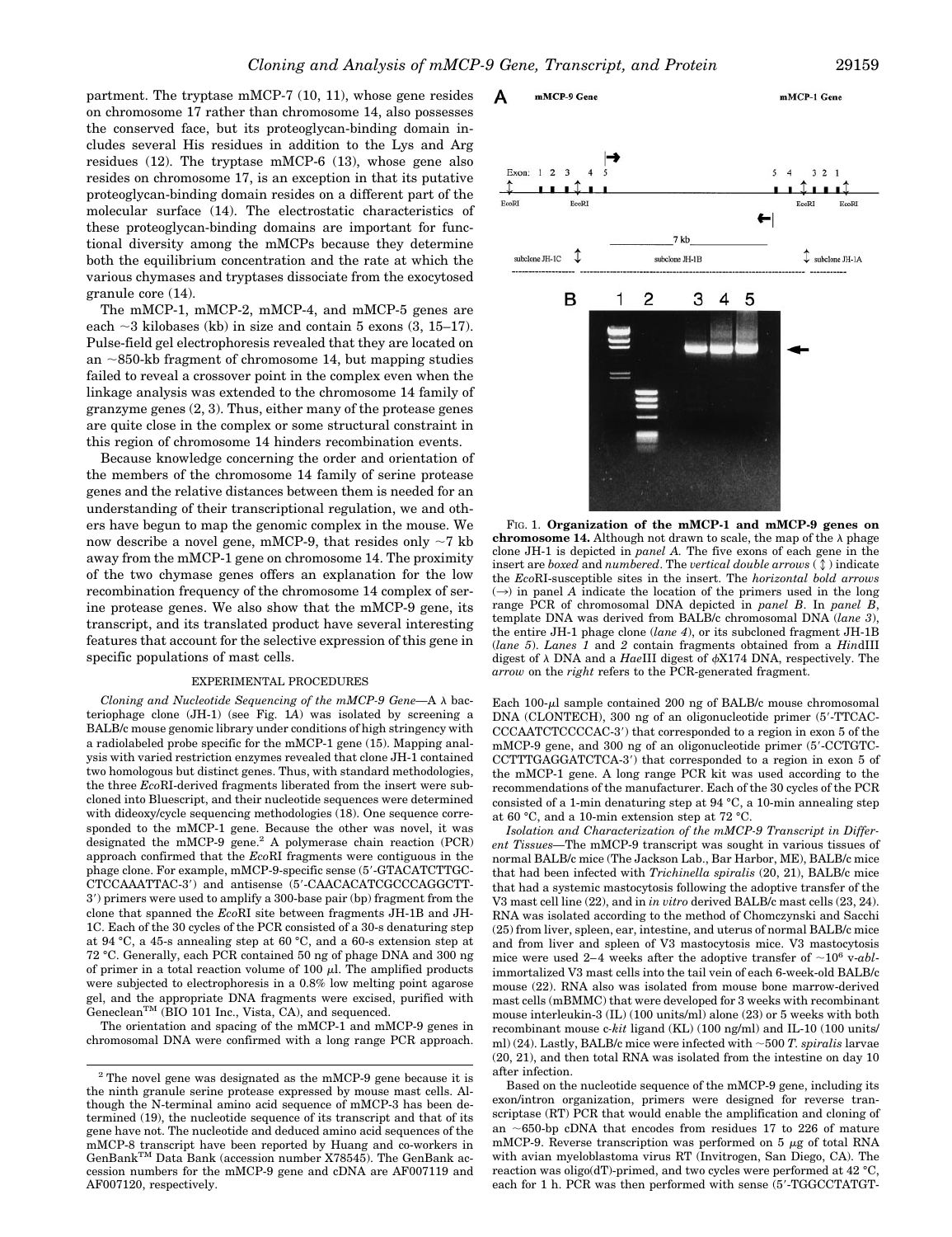| gaattccaaattgttattatttaagcaggaataattttttaaaccaatgttgcatttctgtgtaa -1127<br>ctgtgagccatgcttaatttccagtggcacatgaaaagatgaaagctccaagtctcaatactgat<br>ctgtacacatttgatattgttctcaggcaaggagactctccacatataactagcaatcctgagat<br>cctctgtggaacacagagggggttctttaaacattccattgtgttttctgttcatcccactggaa<br>tgaaaagaataagttatagaaaccaacttaaatgtatgatcttcctgttttgtaatatcctgaaa<br>gtccattgagttctccctgaatgtgtattgcaacatctatcaaaggggctgttaatatgactaaa<br>tcagaacatgcatttacagcagctgttctcaacctgtgggtcatgacccctctaggggtcaaata<br>tcagatattetgeatateaeatattttaeateataatteaeaaeagtageagaattatagatatg<br>aaatagcaatgaaataattttatggctggggtcaccacaatgtgggaactgaattaaaggctcac<br>aatgtgatgccctcacactggttaacacaaacaagaacctcaggctaaagcagcccaccaccagt<br>ttttgtaaataaaatgteetteeteteaeeeatatgtteaeaaaeeaeagaeeeetgtgttaeag<br>gaacagagatgagtetttacaegtatgeagcatgggtetataagetgacaataataectggatge<br>tgggaactactttgaagggtgcagtcaccacctcatcatgggatccaggagtctcatgatcaggc<br>cacagattcaacaccatcacaaagcagagttgtgagaatttttaataaaaacaaaacaaaaaaa<br>cttgaccaaggcagacctgtggttcccagccctgcctttctcccacgttggagctataaaagcag | $-1062$<br>$-997$<br>-932<br>$-867$<br>$-802$<br>-737<br>-672<br>-607<br>-542<br>-477<br>$-412$<br>$-347$<br>$-282$<br>$-217$<br>$-152$<br>$-87$<br>-22 |
|------------------------------------------------------------------------------------------------------------------------------------------------------------------------------------------------------------------------------------------------------------------------------------------------------------------------------------------------------------------------------------------------------------------------------------------------------------------------------------------------------------------------------------------------------------------------------------------------------------------------------------------------------------------------------------------------------------------------------------------------------------------------------------------------------------------------------------------------------------------------------------------------------------------------------------------------------------------------------------------------------------------------------------------------------------------------------|---------------------------------------------------------------------------------------------------------------------------------------------------------|
| MetGlnAl<br>gaaccaggacaagaacacaccAAAATCTCTCTCCAGACTGCGACCGACACTTGCAAGATGCAGGC                                                                                                                                                                                                                                                                                                                                                                                                                                                                                                                                                                                                                                                                                                                                                                                                                                                                                                                                                                                                | 44                                                                                                                                                      |
| aLeuLeuPheLeuMetAlaLeuLeuLeuProSerArgAlaGlyAlaG<br>CCTACTATTCCTGATGGCACTTCTCTTGCCTTCTAGGGCTGGAGCTGgtgagtttgtcttcatct                                                                                                                                                                                                                                                                                                                                                                                                                                                                                                                                                                                                                                                                                                                                                                                                                                                                                                                                                         | 109                                                                                                                                                     |
| ccctaacctctgagctttcagaaaccgaccttaatatcttagctttggtaacagagaccctaata<br>tgaggtaggatettaacetaacatagteeaggggaaaactgtaggteaaggaagaatgaaaaact<br>aattccccttcatcaaattactctctgttctgatgggcagctcttctgtggccttcccttagtgt<br>tgaggaagacaggatgagggtgtgaagaaatgtctaatggaatggaaacccagaaatatgaatgg<br>gcattgtgttctgaatgaaggatgatggtggacagggaggactagggaggaaagatcaacaggag<br>agaaaagaccaaaggacatgtggaggggcctgagccccatgtgaggtggggtggacttggagcag<br>tcgcggggccttagccctatctttccctgagagtggtgtttggggtgttccacaagtctgtgac                                                                                                                                                                                                                                                                                                                                                                                                                                                                                                                                                                               | 174<br>239<br>304<br>369<br>434<br>499<br>564                                                                                                           |
| luGluIleIleGlyGlyValGluSerGluProHisSerA<br>taggtactgagggttttgtgtttcagAGGAGATTATTGGTGGTGTTGAGTCTGAACCACACTCCC                                                                                                                                                                                                                                                                                                                                                                                                                                                                                                                                                                                                                                                                                                                                                                                                                                                                                                                                                                 | 629                                                                                                                                                     |
| rgProTyrMetAlaTyrValAsnThrPheSerLysLysGlyTyrValAlaIleCysGlyGlyPhe<br>GACCTTACATGGCCTATGTGAATACCTTCAGTAAGAAAGGTTATGTGGCAATCTGTGGTGGGTTT                                                                                                                                                                                                                                                                                                                                                                                                                                                                                                                                                                                                                                                                                                                                                                                                                                                                                                                                       | 694                                                                                                                                                     |
| LeuIleAlaProGlnPheValMetThrAlaAlaHisCysSerGlyAr<br>CTCATAGCCCCCCCAATTTGTGATGACTGCTGCACACTGTAGTGGAAGgtaagaggcttctctttc                                                                                                                                                                                                                                                                                                                                                                                                                                                                                                                                                                                                                                                                                                                                                                                                                                                                                                                                                        | 759                                                                                                                                                     |
| tgtgaggaaatgcaggagccagagtcccagagcagcagaggcctgaggaagtctctgagcgctgc<br>tcatctgcagatgggctctccttacacagagaggaaaagggagcacagggccacgcactgggcca<br>tctcatgtatggtctccattttcagaggtcagagctttaagcagggctctagtcaggaggaaaac<br>tacagctctggcttgtcctggtgtcagcagagctcagacaaaggctggggtgtaagtcaatgcat<br>agtgcccatcagccatgcccaaagccatgatttcaatccaagcactgggggttgggagtggggag<br>agttccccgtcctgtgtttccctgagccacatccttctggcaagctgtggtcctggaagctccat                                                                                                                                                                                                                                                                                                                                                                                                                                                                                                                                                                                                                                                   | 824<br>889<br>954<br>1019<br>1084<br>1149<br>1214                                                                                                       |
| gArgMetTh<br>aagaaatcctacccccaagaccaactcttttcactgcttcgtttctctttcaacagAAGAATGAC                                                                                                                                                                                                                                                                                                                                                                                                                                                                                                                                                                                                                                                                                                                                                                                                                                                                                                                                                                                               | 1279                                                                                                                                                    |
| rValThrLeuGlyAlaHisAsnValArgLysArgGluCysThrGlnGlnLysIleLysValGluL<br>TGTCACCCTTGGAGCTCATAATGTGAGAAAGAGAGAATGCACACAGAGGAAGATAAAAGTTGAAA                                                                                                                                                                                                                                                                                                                                                                                                                                                                                                                                                                                                                                                                                                                                                                                                                                                                                                                                       | 1344                                                                                                                                                    |
| ysTyrIleLeuProProAsnTyrAsnValSerSerLysPheAsnAspIleValLeuLeuLys<br>AGTACATCTTGCCTCCAAATTACAATGTGTCTTCCAAGTTCAATGACATCGTATTACTGAAGgtg                                                                                                                                                                                                                                                                                                                                                                                                                                                                                                                                                                                                                                                                                                                                                                                                                                                                                                                                          | 1409                                                                                                                                                    |
| tccttattttttttacccatctcaagtcttccatccttaactctcctcctggctcagaccttcaa<br>attctctcttgtccagtccatttccttagaacttaactgctgaattctatgttgttgctgcccca                                                                                                                                                                                                                                                                                                                                                                                                                                                                                                                                                                                                                                                                                                                                                                                                                                                                                                                                       | 1474<br>1539<br>1604                                                                                                                                    |
| LeuLysLysGlnAlaAsnLeuThrSerAlaValAspValValProLeuProGlyProSerAspPh                                                                                                                                                                                                                                                                                                                                                                                                                                                                                                                                                                                                                                                                                                                                                                                                                                                                                                                                                                                                            | 1669                                                                                                                                                    |
| eAlaLysProGlyThrMetCysTrpAlaAlaGlyTrpGlyArqThrGlyValLysLysSerIleS<br>TGCCAAGCCTGGGACGATGTGTTGGGCAGCTGGCTGGGGGCGAACTGGAGTGAAAAAAAGTATCT                                                                                                                                                                                                                                                                                                                                                                                                                                                                                                                                                                                                                                                                                                                                                                                                                                                                                                                                       | 1734                                                                                                                                                    |
| erHisThrLeuArgGluValGluLeuLysIleValGlyGluLysAlaCysLysIlePheArqHis<br>CACATACCCTGAGAGAGGTAGAACTGAAAATCGTGGGGGAAAAGGCCTGTAAAATATTTAGGCAT                                                                                                                                                                                                                                                                                                                                                                                                                                                                                                                                                                                                                                                                                                                                                                                                                                                                                                                                       | 1799                                                                                                                                                    |
| TyrLysAspSerLeuGlnIleCysValGlySerSerThrLysValAlaSerValTyrMet<br>TACAAGGATAGCCTCCAGATCTGTGTGGGCAGTTCCACAAAGGTGGCATCAGTATACATGgtgag                                                                                                                                                                                                                                                                                                                                                                                                                                                                                                                                                                                                                                                                                                                                                                                                                                                                                                                                            | 1864                                                                                                                                                    |
| tacacacctgcttttcctcccttcatcaggcaacagcatcagaggaggaagtgtgccaagtatct<br>ctctgtggcagtacccaatgcctgtgttcttaggctgctatcccttagggaactgaaattatcct<br>tettgttteeatetgeetatgetgaageeetteettaaeetteeeatgaageteeagaaeagaaa<br>ttaaattcctaacttaaaacccaaagggagcctggaacccttactaccctatggagttagctatg<br>atgggggggacgggggggggttctgtatttgggggaaggtgatctatgctcatagtctgattttt                                                                                                                                                                                                                                                                                                                                                                                                                                                                                                                                                                                                                                                                                                                        | 1929<br>1994<br>2059<br>2124<br>2189<br>2254                                                                                                            |
| GlyAspSerGlyGlyProLeuLeuCysAlaGlyValAlaHisGlyIleValSer<br>ctcacctacagGGAGACTCTGGAGGACCTCTACTGTGTGCTGGGGTGGCCCATGGTATTGTATCT                                                                                                                                                                                                                                                                                                                                                                                                                                                                                                                                                                                                                                                                                                                                                                                                                                                                                                                                                  | 2319                                                                                                                                                    |
| SerGlyArgGlyAsnAlaLysProProAlaIlePheThrArgIleSerProHisValProTrpIl<br>TCTGGACGCGGAAATGCAAAGCCCCCTGCAATCTTCACCCGAATCTCCCCACATGTGCCCTGGAT                                                                                                                                                                                                                                                                                                                                                                                                                                                                                                                                                                                                                                                                                                                                                                                                                                                                                                                                       | 2384                                                                                                                                                    |
| eAsnArgValIleLysGlyGluEND<br>TAACAGAGTCATAAAGGGCGAGTAGTGAAAAGCCTGACCTGCGTGCATCAGAGTCTTCAAGCCAG                                                                                                                                                                                                                                                                                                                                                                                                                                                                                                                                                                                                                                                                                                                                                                                                                                                                                                                                                                               | 2449                                                                                                                                                    |
| CATGTCCCCAGCATGTCCCCCCGCCTGCCCTCAGCCTGCCCCCAGCCTGTCCCCAAGATGATCTGA                                                                                                                                                                                                                                                                                                                                                                                                                                                                                                                                                                                                                                                                                                                                                                                                                                                                                                                                                                                                           | 2514<br>2579                                                                                                                                            |

agetgtgtgaetecaetetgggetetaaaeaeteagtetetetetatgeteaatgaagaattgat actatcttgtcatgtttgcaatctcagctactggcatagggtatgacact

FIG. 2. **Structure of the mMCP-9 gene.** Nucleotides comprising introns are in *lowercase letters*, and those comprising exons in *uppercase letters*. The exons are *boxed*. The TATA box and GATA-binding motif 5' of the putative transcription initiation site are *underlined*. The

|                                                                                             | $\ddot{}$                     | Residue   |
|---------------------------------------------------------------------------------------------|-------------------------------|-----------|
|                                                                                             | MetGlnAlaLeuLeuPheLeuMetAlaLe | $1 - 111$ |
| aaaatctctctccagactgcgaccgacacttgcaagatgcaggccctactattcctgatggcact<br>_, Լ<br>$\blacksquare$ |                               | 65        |
| iLeuLeuProSerArqAlaGlyAlaGluGluIleIleGlyGlyValGluSerGluProHisSerA                           |                               | [12]      |
| tctcttgccttctagggctggagctgaggagattattggtggtgttgagtctgaaccacactccc                           |                               | 130       |
| rgProTyrMetAlaTyrValAsnThrPheSerLysLysGlyTyrValAlaIleCysGlyGlyPhe                           |                               | [33]      |
| aaccttacatggcct <b>ATGTGAATACCTTCAGTAAGAAAGGTTATGTGGCAATCTGTGGTGGGTTT</b>                   |                               | 195       |
| LeuIleAlaProGlnPheValMetThrAlaAlaHisCysSerGlyArqArqMetThrValThrLe                           |                               | [55]      |
| <b>CTCATAGCCCCCCAATTTGTGATGACTGCTGCACACTGTAGTGGAAGAAGAATGACTGTCACCCT</b>                    |                               | 260       |
| uGlyAlaHisAsnValArqLysArqGluCysThrGlnGlnLysIleLysValGluLysTyrIleL                           |                               | [77]      |
| TGGAGCTCATAATGTGAGAAAGAGAGAATGCACACAGCAGAAGATAAAAGTTGAAAAGTACATCT                           |                               | 325       |
| euProProAsnTyrAsnValSerSerLysPheAsnAspIleValLeuLeuLysLeuLysLysGln                           |                               | [98]      |
| TGCCTCCAAATTACAATGTGTCTTCCAAGTTCAATGACATCGTATTACTGAAGCTTAAAAAGCAA                           |                               | 390       |
| AlaAsnLeuThrSerAlaValAspValValProLeuProGlyProSerAspPheAlaLysProGl                           |                               | 1201      |
| 3CTAACTTGACTTCTGCTGTGGATGTAGTTCCCCTGCCTGGCCCCTCTGACTTTGCCAAGCCTGG                           |                               | 455       |
| yThrMetCysTrpAlaAlaGlyTrpGlyArqThrGlyValLysLysSerIleSerHisThrLeuA                           |                               | [142]     |
| GACGATGTGTTGGGCAGCTGGCTGGGGGCGAACTGGAGTGAAAAAAAGTATCTCACATACCCTGA                           |                               | 520       |
| rqGluValGluLeuLvsIleValGlvGluLvsAlaCvsLvsIlePheArqHisTvrLvsAspSer                           |                               | [163]     |
| <b>GAGAGGTAGAACTGAAAATCGTGGGGGAAAAGGCCTGTAAAATATTTAGGCATTACAAGGATAGC</b>                    |                               | 585       |
| LeuGlnIleCysValGlySerSerThrLysValAlaSerValTyrMetGlyAspSerGlyGlyPr                           |                               | 11851     |
| <b>CTCCAGATCTGTGTGGGCAGTTCCACAAAGGTGGCATCAGTATACATGGGAGACTCTGGAGGACC</b>                    |                               | 650       |
| bLeuLeuCvsAlaGlvValAlaHisGlvIleValSerSerGlvArqGlvAsnAlaLvsProProA                           |                               | 12071     |
| TCTACTGTGTGCTGGGGTGGCCCATGGTATTGTATCTTCTGGACGCGGAAATGCAAAGCCCCCTG                           | ***                           | 715       |
| laIlePheThrArqIleSerProHisValProTrpIleAsnArqValIleLvsGlvGluEND                              |                               | [226]     |
| CAATCTTCACCCGAATCTCCCCACATGTGCCCTGGATTAACAGAGTCATAAAGGGCGAGTAGTGA                           |                               | 780       |
| AAAGCCtgacctgcgtgcatcagagtcttcaagccagagctcttctaataacccttgggttcaac                           |                               | 845       |
| aaagcatgtgtccatcctgtcacctgcctgccccagcatgtccccagcatgtcccccgcctgcc                            |                               | 910       |
| ctcagcctgcccccagtctgtccccaagatgatctgaaaaataaa                                               |                               | 955       |

FIG. 3. **Nucleotide sequence of a mMCP-9 cDNA and its predicted amino acid sequence.** An RT-PCR approach was used to obtain a near full-length (*bold uppercase letters*) mMCP-9 cDNA from the intestines of *T. spiralis*-infected BALB/c mice. The remainder of the mMCP-9 transcript (*lowercase letters*) was deduced by comparing the portions of its genomic sequence with homologous mMCP-1 (20), mMCP-2 (36), mMCP-4 (16), and mMCP-5 (17) transcripts. The two potential *N*-linked glycosylation sites (†), components of the catalytic triad  $($ , putative transcription-initiation site  $(*)$ , translation-initiation site (\*\*), translation-termination signal (\*\*\*), 18-mer signal peptide (*single overhead bracket*), Glu-Glu activation peptide (*double overhead bracket*), 9-mer peptide used to obtain the mMCP-9-specific antibody  $($ ....), *UGXCCCC* motifs in the 3'-UTR (*underlined*), and polyadenylation regulatory sequence (*double underlined*) are indicated. Nucleotide numbering begins at the putative transcription-initiation site. Amino acid numbering (*within brackets* at *right*) begins with residue 1 of the mature protein. The  $arrow$   $(\Downarrow)$  indicates the predicted cleavage site of the signal peptide.

GAATACCTTCAGTAA-3') and antisense (5'-GGCTTTTCACTACTC-GCCCTT-3') primers specific for mMCP-9 or sense (5'-GTGGGC-CGCTCTAGGCACCAA-3') and antisense (5'-CTCTTTGATGTCACG-CACGATTTC-3') primers (CLONTECH) specific for mouse cytoplasmic  $\beta$ -actin (26). Each of the 30 cycles of the PCR consisted of a 1-min denaturing step at 94 °C, a 2-min annealing step at 60 °C, and a 3-min extension step at 72 °C. Vent polymerase was used to reduce the number of PCR-induced point mutations in the nucleotide sequences of the generated DNA. The RT-PCR products were electrophoresed on a 1% agarose gel containing ethidium bromide, and their sizes were determined by comparison with fragments obtained from a *Hin*dIII digest of  $\lambda$  DNA, a *Hae*III digest of  $\phi$ X174 DNA, or a synthetic DNA ladder consisting of 15 blunt-ended fragments that increase in multiples of 100 bp from 100 to 1500 bp (Life Technologies, Inc., Gaithersburg, MD). In one instance, the RT-PCR product obtained from the intestine of *T. spiralis*-infected mice was purified, inserted into a PCR cloning vector with a commercially available kit (5 Prime  $\rightarrow$  3 Prime, Inc., Boulder, CO), and sequenced. In another instance, the RT-PCR product from uterus was purified by gel electrophoresis and directly sequenced.

*Generation and Use of an Anti-peptide Antibody That Selectively Recognizes mMCP-9—*An immunohistochemical approach (27) was used to evaluate the presence of mMCP-9 protein in different populations of *in vivo* differentiated mast cells. The peptide Val-Glu-Leu-Lys-Ile-Val-Gly-Glu-Lys, which corresponds to residues 144 to 152 of mature mMCP-9, is not present in homologous mMCP-1, mMCP-2, mMCP-4, or mMCP-5. A model of the three-dimensional structure of

polyadenylation regulatory signal is *double underlined*. The components of the catalytic triad (f) are indicated. Numbering begins at the putative transcription-initiation site (\*).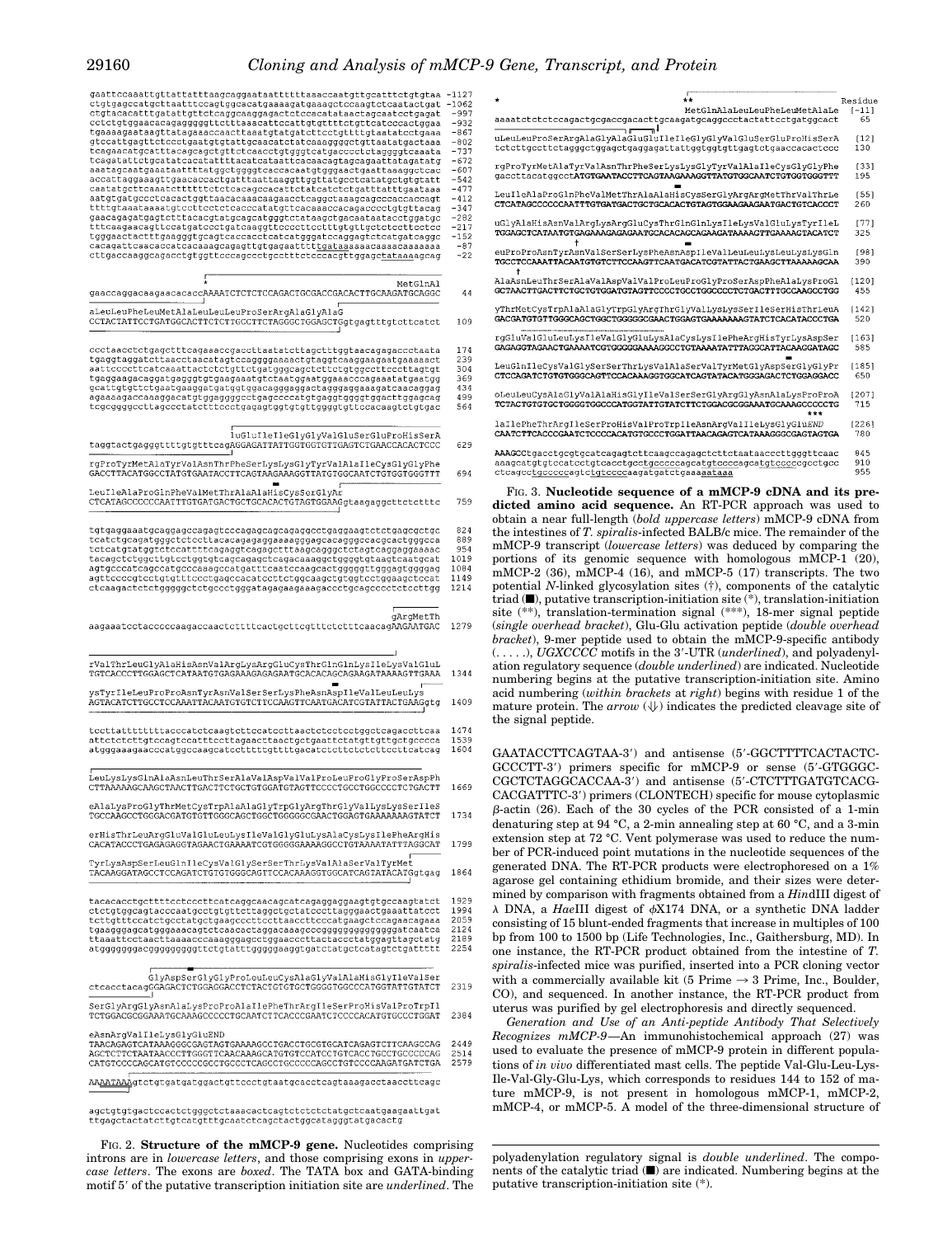|           | 20     | 30  |                               | 40        | 50                       | 60                                                                          | 70    |
|-----------|--------|-----|-------------------------------|-----------|--------------------------|-----------------------------------------------------------------------------|-------|
|           |        |     |                               |           |                          | chymotryp.IVNGEEAVPGSWPWQVSLQDKT---GFHFCGGSLINENWVVTAAHCGVTTSDVVVAGEFD      |       |
| trvpsin   |        |     |                               |           |                          | IVGGYTCGANTVPYQVSLNS-----GYHFCGGSLINSQWVVSAAECYKS-GIQVRLGEDN                |       |
| rMCP-II   |        |     |                               |           |                          | IIGGVESIPHSRPYMAHLDIVTEKGLRVICGGFLISRQFVLTAAHCKGR-EITVILGAHD                |       |
| mMCP-1    |        |     |                               |           |                          | IIGGVEARPHSRPYMAHLKIITDRGSEDRCGGFLIAPQFVLTAAHCKGR-EITVTLGAHD                |       |
| $mMCP-2$  |        |     |                               |           |                          | IIGGVEAKPHSRPYMAYLKFTTKNGSKERCGGFLIAPQFVMTAAHCRGS-EISVILGAHN                |       |
| $mMCP-4$  |        |     |                               |           |                          | IIGGVESRPHSRPYMAHLEITTERGFTATCGGFLITROFVMTAAHCSGR-EITVTLGAHD                |       |
| $mMCP-5$  |        |     |                               |           |                          | IIGGTECIPHSRPYMAYLEIVTSENYLSACSGFLIRRNFVLTAAHCAGR-SITVLLGAHN                |       |
| mMCP-9    |        |     |                               |           |                          | IIGGVESEPEREYMAYVNTFSKRGYVAICGGFLIAPOFVMTAAHCSGR-EMTVTLG                    | aliit |
|           |        | 10  | 20                            | 30        | 40                       | 50                                                                          |       |
|           |        |     |                               |           |                          |                                                                             |       |
|           | 80     |     | 90                            | 100       | 110                      | 120                                                                         | 130   |
|           |        |     |                               |           |                          | chymotryp.QGSSSEKIQKLKIAKVFKNSKYNSLTINNDITLLKLSTAASFSQTVSAVCLPSASDDFAA      |       |
| trypsin   |        |     |                               |           |                          | INVVEGNEOFISASKSIVHPSYNSNTLNNDLMLIKLKSAASLNSRVASISLP--TSCASA                |       |
| rMCP-II   |        |     |                               |           |                          | VRKRESTQQKIKVEKQIIHESYNSVPNLHDIMLLKLEKKVELTPAVNVVPLPSPSDFIHP                |       |
| $mMCP-1$  |        |     |                               |           |                          | VSKSESTOORIKVEKOIIHKNYNVSFNLYDIMLLKLEEKAELTPTVDVIPLPGPSDFIDP                |       |
| $mMCP-2$  |        |     |                               |           |                          | INKNEPTQQIIKTEKTFVHPKFQYLSGFNDIMLLKLQKKAELNSDVDVISLPSSSDFIKP                |       |
| $mMCP-4$  |        |     |                               |           |                          | VSKTESTOOKIKVEKOIVHPKYNFYSNLHDIMLLKLOKKAKETPSVNVIPLPRPSDFIKP                |       |
| $mMCP-5$  |        |     |                               |           |                          | KTSKEDTWOKLEVEKOFLHPKYDENLVVHDIMLLKLKEKAKLTLGVGTLPLSANFNFIPP                |       |
| mMCP-9    |        |     |                               |           |                          | VRKRECTOOKIKVEKVILPPNYNVSSKFNDIVLLKUKKOANLTSAVDVVPLPGPSDFAKF                |       |
|           | 60     | 70  | 80                            | 90        | 100                      | 110                                                                         |       |
|           |        |     |                               |           |                          |                                                                             |       |
|           | 140    |     | 150                           | 160       | 170                      | 180                                                                         |       |
|           |        |     |                               |           |                          | chymotryp.GTTCVTTGWGLTRY/--ANTPDRLQQASLPLLSNTNCKKYWGTKIKDAMICAGAS--GVS      |       |
| trypsin   |        |     |                               |           |                          | GTOCLISGWGNTKS-SGTSYPDVLKCLKAPILSDSSCKSAYPGOITSNMFCAGYLEGGKD                |       |
| $rMCP-II$ |        |     |                               |           |                          | GAMCWAAGWGKTGV--RDPTSYTLREVELRIMDEKACV-DYRYYEYKFOVCVGSPTTLRA                |       |
| $mMCP-1$  |        |     |                               |           |                          | GKMCWTAGWGKTGE--KEPTSETLREVELRIMDKEACK-MYKHYDYNFQVCVGSSTKLKT                |       |
| $mMCP-2$  |        |     |                               |           |                          | GKMCWTAGWGKTGK--NNPLSVTLREVELRIMDOEACK-DHNDYDYOLOVCAGSPTTLKS                |       |
| $mMCP-4$  |        |     |                               |           |                          | GKMCRAAGWGRTGV--TEPTSDTLREVKLRIMDKEACK-NYWHYDYNLOVCVGSPRKKRS                |       |
| $mMCP-5$  |        |     |                               |           |                          | GRMCRAVGWGRTNV--NEPASDTLOEVKMRLOEPOACK-HFTSFRHNSOLCVGNPKKMON                |       |
| $mMCP-9$  |        |     |                               |           |                          | GTMCWAAGWGRTGV--KKSISHTLAEVELKIVGERACK-IFRHAKOSLOICVGSSTKVAS                |       |
|           | 120    | 130 |                               | 150       |                          | 170                                                                         |       |
|           |        |     |                               |           |                          |                                                                             |       |
|           | 190    | 200 | 210                           | 220       | 230                      | 240                                                                         | 245   |
|           |        |     |                               |           |                          | chymotryp.SCMGDSGGPLVCKKNGAWTLVGIVSWGSST-C-STSTPGVYARVTALVNWVOOTLAAN        |       |
| trypsin   |        |     |                               |           |                          | <i>SCQGDS</i> GGPVVCS----GKLQGI <i>VSWG</i> S--GCAQKNKPGVYTKVCNYVSWIKQTIASN |       |
| rMCP-II   |        |     |                               |           |                          | AFMGDSGGPLLCA----GVAHGIVSYGH----PDAKPPAIFTRVSTYVPWINAVIN--                  |       |
| $mMCP-1$  |        |     |                               |           |                          | AYMGDSGGPLLCA----GVAHGIVSYGD----SHGKPPAVFTRISAYVPWIKTVINGK                  |       |
| $mMCP-2$  |        |     |                               |           |                          | IGOGDSGGPLVCD----GVAHGIASSYE------AKAPAVFTRISYYLPWIYKVLKSK                  |       |
| $mMCP-4$  |        |     |                               |           |                          | AYKGDSGGPLLCA----GVAHGIVSYGR----GDAKPPAVFTRISSYVPWINRVIKGE                  |       |
| $mMCP-5$  |        |     |                               |           |                          | VYKGDSGGPLLCA----GIAOGIASYVH----RNAKPPAVFTRISHYRPWINKILREN                  |       |
| $mMCP-9$  |        |     | VYMGDSGGPLLCA----GVAHGIVSSGR- |           | ---GNARPPAIFTRISPHVPWING |                                                                             |       |
|           | $-180$ |     | 190                           | $200 - 2$ | 210                      | 220                                                                         |       |
|           |        |     |                               |           |                          |                                                                             |       |

FIG. 4. **Comparison of the deduced amino acid sequence of mature mMCP-9 with related serine proteases.** The alignments of mMCP-9 with mMCP-1 (37), mMCP-2 (36), mMCP-4 (16), mMCP-5 (17), rMCP-II (38), bovine pancreatic trypsin (39), and bovine pancreatic chymotrypsin A (40) were calculated by MODELLER (31) and edited by hand to shift several gaps into a more appropriate structural context. The seven major loops defining the substrate-binding cleft in trypsin-like serine proteases (41) are underlined (*A, B, C, D, 3, 1,* and *2)*. Each substrate-binding subsite within the cleft is formed by one or more of these loops. The three positively charged regions are indicated (region 1, *white letters in black boxes*; region 2, *dashed lines around shaded boxes*; region 3, *continuous lines around shaded boxes*). The 14 residues in the S1 site of trypsin that have at least one atom within 4.5 Å of any atom of the P1 Lys residue in bovine pancreatic trypsin inhibitor (Brookhaven National Laboratory Protein Data Bank code 2PTC) are shown in *bold italic* style. The three active site residues in trypsin, His<sup>57</sup>, Asp<sup>102</sup>, and Ser<sup>195</sup>, are indicated. The *numbers* in the *top* and *bottom lines* refer to the residues in chymotrypsin and mMCP-9, respectively.

homologous chymase mMCPs (7) predicted that this peptide would protrude from the surface of the folded enzyme. Thus, antibodies were raised in rabbits against the synthetic peptide by Quality Controlled Biochemicals (Hopkinton, MA). An enzyme-linked immunosorbent assay (ELISA) with peptide coupled to bovine serum albumin detected reactivity at an  $\sim$ 30,000-fold dilution. When SDS-PAGE/immunoblot analysis was used to test its specificity, the affinity-purified antibody at a 1000-fold dilution did not recognize insect cell-derived recombinant mMCP-1, mMCP-2, mMCP-4, or mMCP-5 (data not shown).

Immunohistochemistry was carried out as described for anti-peptide antibodies to mMCP-1 (21), mMCP-2 (28), mMCP-4,3 and mMCP-5 (29). Sections of tissue were fixed in 4% paraformaldehyde in phosphatebuffered saline (PBS) for 4 h at room temperature, dehydrated, embedded in JB4 glycolmethacrylate (Polysciences Inc., Warrington, PA), sectioned at 2  $\mu$ m thickness, and picked up on glass slides. In each analysis, the chloroacetate esterase enzyme cytochemistry reaction (21, 30) was performed on the first serial section to identify all chymasepositive mast cells. The rest of the slides were routinely incubated sequentially in  $2 \text{ mM } CaCl<sub>2</sub>$  containing 0.125% trypsin, PBS containing 0.05% Tween-20 and 0.1% bovine serum albumin, PBS containing 0.05% Tween-20 and 4% normal goat serum, and 4% normal goat serum containing the appropriate affinity purified rabbit immunoglobulin (Ig). The samples were washed, incubated in buffer containing biotin-labeled goat anti-rabbit IgG, washed twice in 0.1% bovine serum albumin and

<sup>3</sup> N. Ghildyal and R. L. Stevens, unpublished data.





FIG. 5. **Electrostatic potential for the three-dimensional model of mMCP-9 below (***A***) and above (***B***) pH 6.5.** The electrostatic potential on the molecular surface of mMCP-9 was calculated and displayed with program GRASP (34), with use of the ionic strength of 150 mM and the relative dielectric constants of 2 and 78 for protein and solvent, respectively. The electrostatic potential is colored according to the depicted *color bar* at the *top* of each *panel* (in units of kT; 1 kT unit 5 0.58 kcal/electron mole). The *blue* and *red* colored *patches* on the surface of the molecule correspond to the regions with a net concentration of positive and negative charges, respectively. Each His residue has a single positive charge in *panel A* and no charge in *panel B*. His residues are labeled in *green*, Arg and Lys residues in *yellow*. In the depicted orientation of mMCP-9 with its substrate-binding cleft located on the *far right*, positively charged regions 1, 2, and 3 are located on the top, bottom, and *middle*, respectively. Positively charged residues Lys<sup>86</sup>, Lys<sup>155</sup>, His<sup>159</sup>, Lys<sup>161</sup>, and Arg<sup>211</sup> in region 1 and Lys<sup>74</sup>, Lys<sup>94</sup>, Arg<sup>221</sup>, and  ${\rm Lys}^{224}$  in region 2 are not visible in this orientation. The boundaries between the regions are indicated by two *pink dashed lines*. The depicted orientation is similar to that used previously for mMCP-4 (7), mMCP-6 (14), and mMCP-7 (12).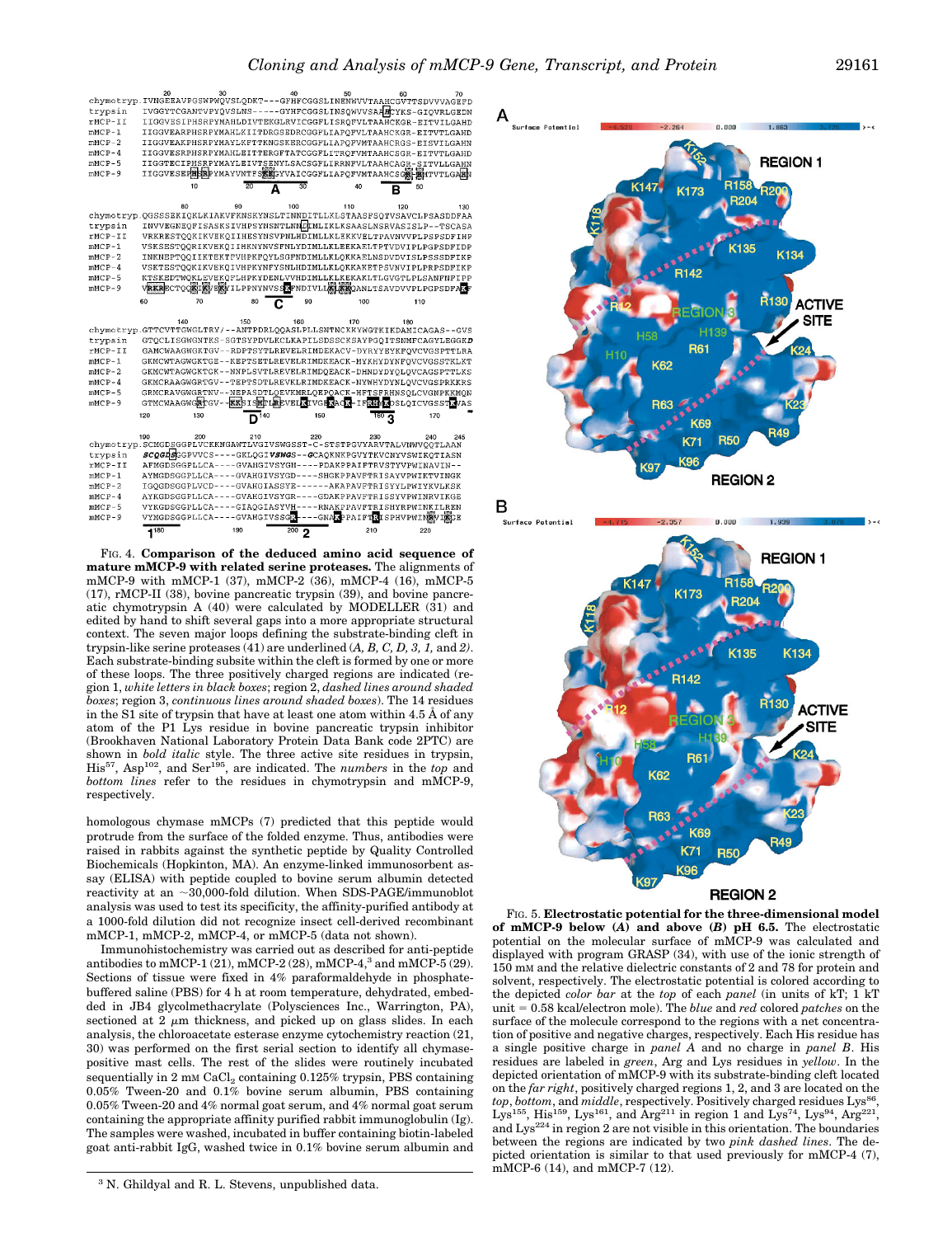

FIG. 6. **Expression of the mMCP-9 transcript in tissues and cultured mast cells.** An RT-PCR approach was used to monitor the presence of the mMCP-9 transcript in normal and diseased tissues and cultured mast cells (*A*). The presence of mMCP-9 transcript was evaluated in the intestine (*lane 2*), uterus (*lane 6*), ear (*lane 7*), liver (*lane 8*), and spleen (*lane 9*) of normal BALB/c mice; the intestine of *T. spiralis*infected BALB/c mice (*lane 3*); BALB/c mBMMC developed *in vitro* with IL-3 (*lane 4*); BALB/c mBMMC developed *in vitro* with of IL-10 and KL (*lane 5*); and liver (*lane 10*) and spleen (*lane 11*) of the V3 mastocytosis mouse. Depicted in *lane 1* is a synthetic DNA ladder, consisting of 15 blunt-ended fragments that increase in multiples of 100 bp from 100 to 1500 bp. For positive controls, RT-PCRs were performed with  $\beta$ -actinspecific primers  $(B)$ . The *arrows* indicate mMCP-9 and  $\beta$ -actin RT-PCR products. Nucleotide sequence analysis confirmed that the RT-PCR product generated from uterus mRNA encodes mMCP-9. Because the primers used in the RT-PCR assay correspond to nucleotide sequences that reside in exons 2 and 5 of the mMCP-9 gene, the larger sized fragments depicted in *lanes 2*, *5*, *6*, *8*, and *10* of *panel A* are the intron-containing products derived from residual genomic DNA.

0.05% Tween-20 in PBS, incubated in Vectastain ABC-AP reagent (Vector Lab., Burlingame, CA), and then incubated in the alkaline phosphatase substrate solution. Control samples consisted of sections of tissue from mice treated with nonimmune IgG (Endogen, Boston, MA) or without primary antibody. Tissue sections were counterstained with Gill's hematoxylin in 20% ethylene glycol, and coverslips with Immu-Mount (Shandon, Pittsburgh, PA) were applied. Although all proteases transcripts that have been cloned so far are expressed in the spleen (22), affinity purified anti-mMCP-9 Ig did not recognize any cell in this tissue.

*Comparative Protein Modeling and Electrostatic Calculations for mMCP-9—*As described for the chymases mMCP-1, mMCP-2, mMCP-4, and mMCP-5 (7), and the tryptases mMCP-6 and mMCP-7 (12, 14), a three-dimensional model of mMCP-9 was built by MODELLER-3<sup>4</sup> (31) with the crystallographic structure of rMCP-II (Brookhaven National Laboratory Protein Data Bank code 3RP2) (6) used as the template. The model of mMCP-9 passes all the stereochemistry checks implemented in the program PROCHECK-3 (32) and also the energy profile test by the program ProsaII (33). The electrostatic potentials of mMCP-9 below and above pH 6.5 were calculated with the GRASP program (34) with standard atomic charges from the CHARMM-22 force field (35). Each Lys and Arg residue was assigned a net positive charge, and each Glu and Asp residue was assigned a net negative charge. Each His residue was assigned a net positive charge below pH 6.5 and a net neutral charge above pH 6.5.

#### RESULTS

*Cloning and Analysis of the mMCP-9 Gene—*When the JH-1 genomic clone was digested with *Eco*RI, three fragments were obtained whose sizes were approximately 1.4, 2.6, and 9 kb (Fig. 1*A*). Although the insert in the JH-1 phage clone was only  $\sim$ 13 kb, nucleotide sequencing analysis revealed the presence of two complete serine protease genes. Fragment JH-1A contained exons 1–3 of the mMCP-1 gene, whereas fragment JH-1B contained its last two exons. Based on the conserved exon/intron organization of closely related mMCP genes, the mMCP-9 gene is 2.6 kb in size and contains five exons. Fragment JH-1C contained exons 1–3 of the mMCP-9 gene, whereas fragment JH-1B contained the last two exons of the gene. PCR analysis of the *Eco*RI junctions indicated that the three fragments are contiguous in the isolated phage clone. Moreover, the same sized  $\sim$ 7-kb fragment was isolated from chromosomal and plasmid DNA when a long range PCR approach was used to amplify the nucleotide sequence that spans the two genes (Fig. 1*B*). Thus, the mMCP-1 and mMCP-9 genes are orientated back-to-back with only  $\sim$ 7 kb of 3' flanking DNA separating them. The nucleotide sequence of the mMCP-9 gene and its exon/intron organization are shown in Fig. 2.

*Isolation and Characterization of the mMCP-9 Transcript and Deduced Protein Structure—*With primers located in exons 2 and 5 of the mMCP-9 gene, an RT-PCR product of the correct size was obtained from total RNA isolated from the intestines of BALB/c mice that had been infected with *T. spiralis* for 10 days (Fig. 3). The nucleotide sequence of the nearly full-length cDNA corresponded precisely with the putative exons in the gene. The mMCP-9 gene and mRNA, therefore, encode a serine protease whose putative mature form consists of 226 amino acids. In its zymogen form, mMCP-9 has a putative 18-residue signal peptide and a Glu-Glu pro-peptide. In its mature form, mMCP-9 exhibits a  $>50\%$  overall amino acid sequence identity with the other mMCPs at the complex. mMCP-9 possesses the catalytic triad of  $His^{45}$ , Asp<sup>89</sup>, and Ser<sup>182</sup>, as well as the N terminus of Ile-Ile-Gly-Gly characteristic of serine proteases. Mature mMCP-9 has two potential *N*-linked glycosylation sites, residing at residues 82 and 100.

*Comparative Protein Structure Modeling of mMCP-9—*A comparative model of mMCP-9 based on the rMCP-II crystallographic structure revealed that most residues in the S1 sites of mMCP-9, rMCP-II, and pancreatic chymotrypsin are similar in terms of size, polarity, and charge (Fig. 4). Thus, it is likely that mMCP-9 is a chymase, preferring a hydrophobic residue at the P1 position of its substrates. Relative to chymotrypsin, mMCP-9 possesses the same set of insertions and deletions in its amino acid sequence that have been identified in rMCP-II, mMCP-1, mMCP-2, mMCP-4, and mMCP-5. For example, mMCP-9 has the prominent 3-residue insertion in loop A, which extends into the substrate-binding cleft and probably narrows the substrate specificity at the S3' site. Despite its overall similarity to rMCP-II and the other mouse mast cell chymases, mMCP-9 has a number of unique or nearly unique residues that form its substrate-binding cleft. For example, residue 198 in the substrate-binding cleft is a Ser in mMCP-9 but is a Tyr in most other chymases. There is almost no conservation of the charged residues in the substrate-binding clefts of mMCP-9 and the other mouse mast cell chymases. In particular, mMCP-9 has the most positively charged S3' site, suggesting a preference for a negatively charged residue at position P3' in its substrates.

mMCP-9 is the most positively charged mMCP so far cloned. Because mature mMCP-9 possesses 11 Arg, 20 Lys, 7 His, 8 Glu, and  $5$  Asp residues, it has overall net charges of  $+25$  and  $+18$  at pH values below and above 6.5, respectively. When properly folded, mMCP-9 is predicted to have three almost contiguous regions of positive electrostatic potential that cover approximately one-half of the total molecular surface (Fig. 5). These regions are located away from the substrate-binding cleft. Region 1 includes  $Lys^{86}$ ,  $Lys^{118}$ ,  $Lys^{147}$ ,  $Lys^{152}$ ,  $Lys^{155}$ , Arg<sup>158</sup>, His<sup>159</sup>, Lys<sup>161</sup>, Lys<sup>173</sup>, Arg<sup>200</sup>, Lys<sup>204</sup>, and Arg<sup>211</sup>. Region 2 includes Lys<sup>23</sup>, Lys<sup>24</sup>, Arg<sup>49</sup>, Arg<sup>50</sup>, Lys<sup>69</sup>, Lys<sup>71</sup>, Lys<sup>74</sup>,  $\text{Lys}^{94}$ ,  $\text{Lys}^{96}$ ,  $\text{Lys}^{97}$ ,  $\text{Arg}^{221}$ , and  $\text{Lys}^{224}$ . Region 3 includes His<sup>10</sup>.

<sup>4</sup> MODELLER is available on Internet at URL http://guitar.rockefeller.edu and also as part of QUANTA and InsightII (MSI, San Diego, CA, USA; E-mail: blp@msi.com).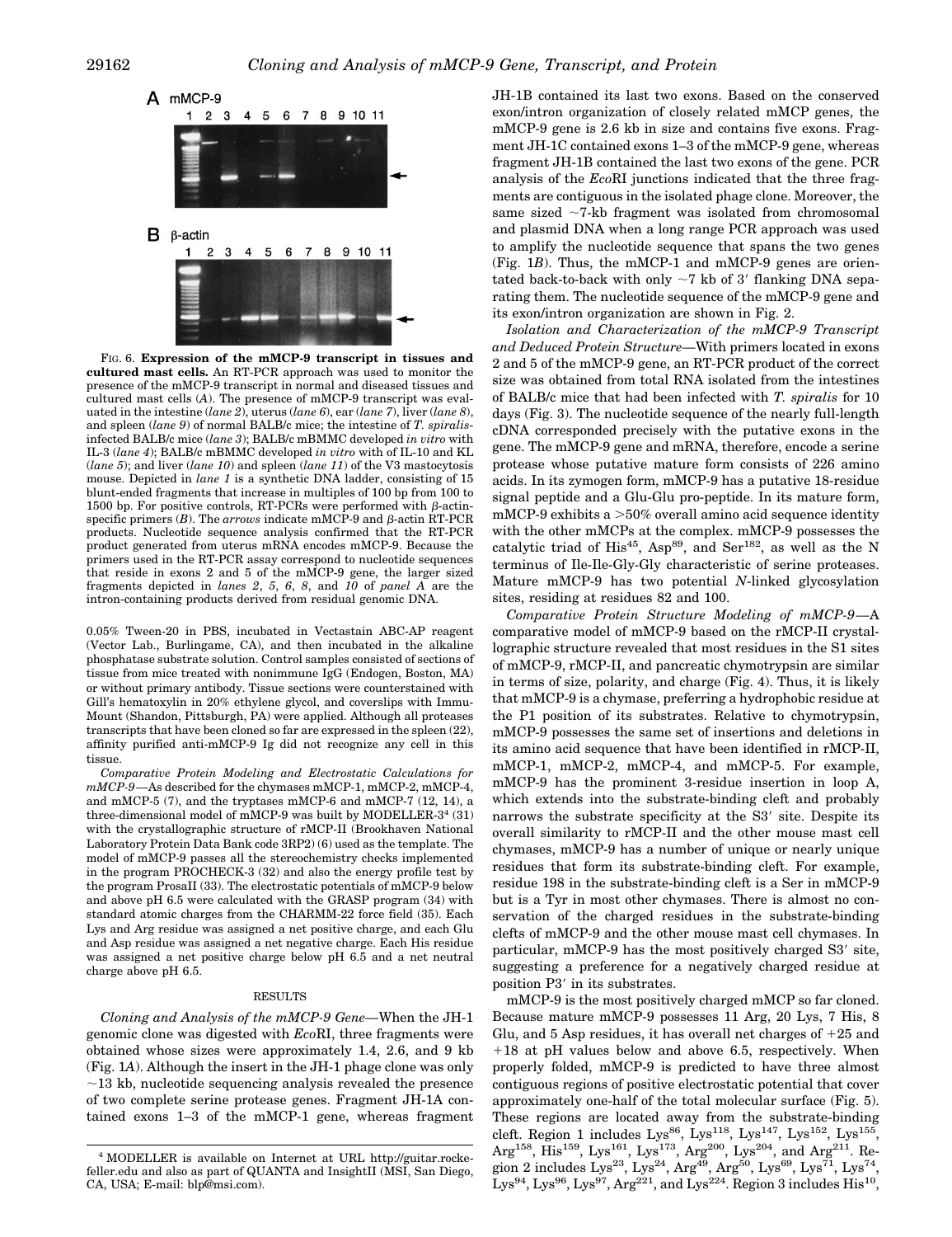



Arg<sup>12</sup>, His<sup>58</sup>, Arg<sup>61</sup>, Lys<sup>62</sup>, Arg<sup>63</sup>, Arg<sup>130</sup>, Lys<sup>134</sup>, Lys<sup>135</sup>, His<sup>139</sup>, and  $\text{Arg}^{142}$ . Because regions 1 and 2 are dominated by Lys and Arg residues, most of the positive charge on these opposing surfaces of mMCP-9 is likely to be maintained when the chymase is exocytosed into a neutral pH environment. However, because of the cluster of three His residues in the center of region 3, a significant reduction of the positive electrostatic potential in region 3 occurs when the pH rises from 5.5 to 7.5 (Fig. 5).

*Expression of mMCP-9 in Different Tissues and Populations of Mast Cells—*As assessed by RT-PCR analysis, the mMCP-9 transcript is present in those BALB/c mBMMC developed with KL and IL-10 but not in those mBMMC developed with IL-3 (Fig. 6). Whereas the mMCP-9 transcript was not detected in the RNA samples obtained from the ear, intestine, liver, and spleen of normal BALB/c mice, the chymase transcript was detected in RNA samples obtained from the uterus. The mMCP-9 transcript was also detected in RNA samples isolated from the jejunum of BALB/c mice 10 days after infection with *T. spiralis* (Fig. 6). However, blot analysis disclosed that the steady-state level of the mMCP-9 transcript in helminth-infected jejunum is substantially less than that of the induced mMCP-1 transcript (data not shown). The mMCP-9 transcript was not detected in the liver or spleen of the V3 mastocytosis mouse.

Immunohistochemical analysis of serial sectioned tissue from three animals revealed that essentially all of the  $>100$ chloroacetate esterase-positive mast cells examined in the uterus of the normal BALB/c mouse expressed mMCP-9 (Fig. 7). When 20 or more of these mMCP-9-positive cells were analyzed immunohistochemically for the presence of other mMCPs, most uterine mast cells additionally expressed mMCP-4 and mMCP-5. Some expressed a small amount of mMCP-1 but none expressed mMCP-2. As assessed immunohistochemically, the submucosa mast cells are the major population of chloroacetate esterase-positive cells in the mouse jejunum at the height of helminth infection that express mMCP-9 (Fig. 8). These jejunal mast cells also express mMCP-4 and mMCP-5 and, occasionally, mMCP-2; but they rarely, if ever, express mMCP-1. In agreement with the RT-PCR data, mMCP-9 protein was not detected immunohistochemically in the mMCP-5-positive mast cells present in the intestine, spleen, and ear of noninfected mice (data not shown).

## DISCUSSION

The analysis of a phage genomic clone revealed the presence of a gene (Fig. 2) that encodes a novel serine protease, designated mMCP-9, residing  $\sim$ 7 kb 3' of the mMCP-1 gene (Fig. 1). This finding indicates that the chromosome 14 complex in the mouse contains more serine protease genes than previously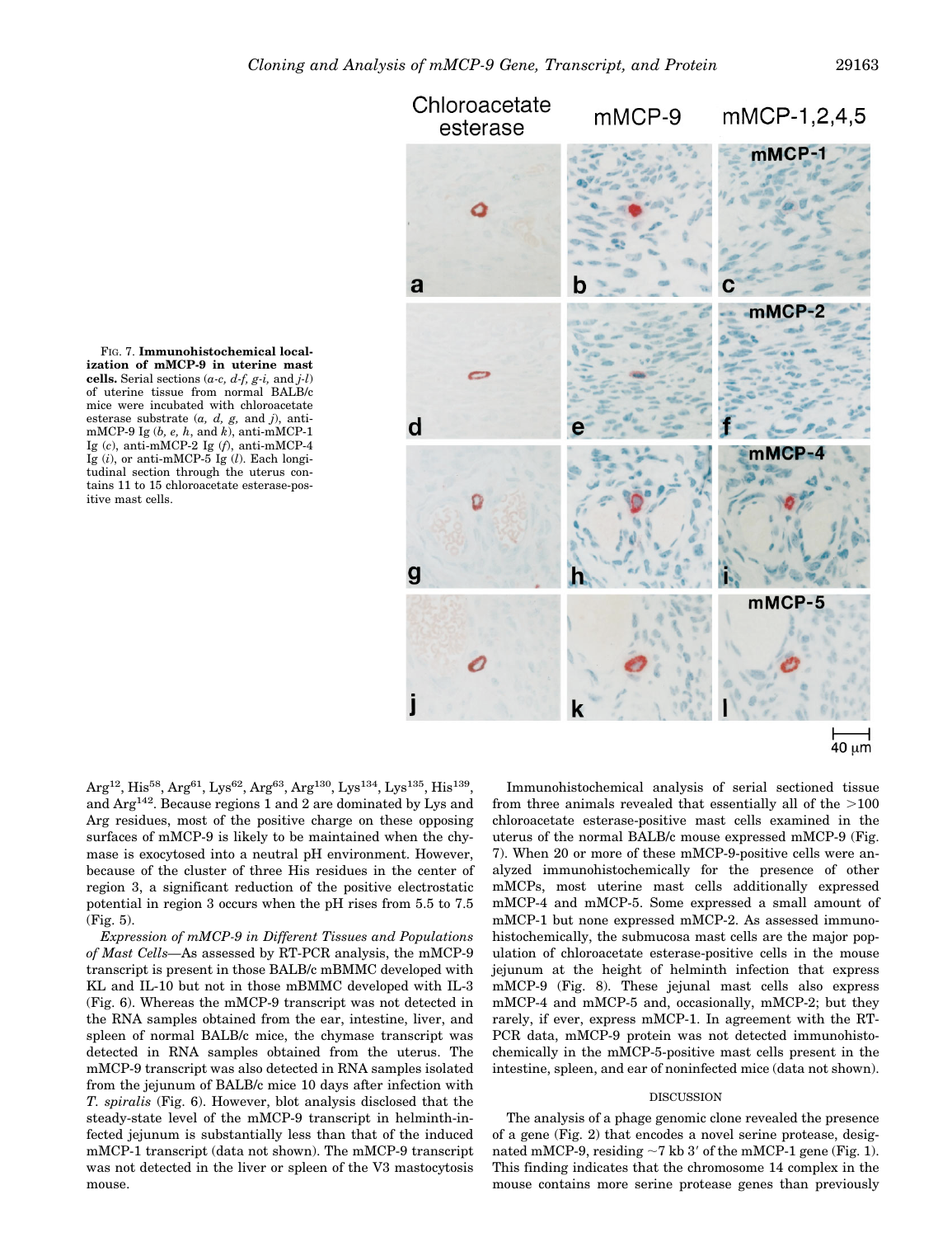recognized. The proximity of the mMCP-1 and mMCP-9 genes also suggests that the low recombination frequency of the complex is a consequence of the closeness of some of its genes. A cluster of five  $\sim$ 3-kb trypsinogen genes has been identified recently in the human  $\beta$  T-cell receptor locus (42). Analogous to the mMCP-1 and mMCP-9 genes, each trypsinogen gene is separated from its adjacent gene by  $\sim$ 7 kb. Thus, this 7-kb spacing may be a common feature for the chromosomal organization of serine protease genes within their individual families.

The  $\beta$ -globin locus is a well studied gene cluster (43). During development, the five genes located in the complex are transcribed in a sequential order with the genes located at the 5' and 3' ends of the locus being transcribed first and last, respectively. A locus control element residing  $\sim 30$  kb 5' of the embryonic  $\epsilon$  gene plays a critical role in the regulated expression of these genes (44). The finding by nuclear run-on analysis that most, if not all, chymase genes are transcribed in IL-3-developed BALB/c mBMMC, even though the steady-state levels of the mMCP-1, mMCP-2, and mMCP-4 transcripts are below detection because of a post-transcriptional control mechanism (45), raises the possibility that a distant locus control element promotes the transcription of all mMCP genes at the complex. Mapping studies have revealed that the mouse granzyme B gene is the most  $5'$  granzyme gene in the chromosome  $14$ complex. Disruption of this gene does not alter the rate of transcription of the cathepsin G gene but does severely reduce the expression of the other granzymes at the complex (5). Although this finding suggests that transcription of the varied





chromosome 14 granzyme genes is regulated by a distant locus control element, it remains to be determined if such an element universally controls the transcription of the chromosome 14 family of chymase genes. The possibility has not been ruled out that the most critical *cis*-acting elements reside at similar sites in the 5' and/or 3'-flanking regions of each mMCP gene. Nucleotide sequence analysis of its 5'-flanking region revealed that the mMCP-9 gene possesses a putative GATA-binding site at residues  $-109$  to  $-104$ , 77 bp upstream of the TATA box (Fig. 2). Mast cells express at least two members of the GATA family of transcription factors (46–48), and the mMCP-1, mMCP-2, mMCP-4, mMCP-5, and mMC-CPA genes all possess a GATA-binding site relatively close to their transcriptioninitiation sites (3, 15–17, 47). Transient transfection experiments with various reporter constructs have indicated that this GATA site is needed for maximal transcription of the mMC-CPA gene (47). A GATA site 435-bp upstream of its transcription-initiation site also appears to be critical for the expression of a homologous baboon mast cell chymase (48).

Among the chromosome 14 family of mMCPs, the mMCP-5 gene is most dissimilar (Fig. 4 and Table I). Among the more homologous mMCP-1, mMCP-2, mMCP-4, and mMCP-9 genes, the lengths of the individual introns varied somewhat, but their percent identities approach that of the exons. Although ten different serine proteases have been identified in distinct populations of rat mast cells (49–52), none of the cDNAs that encode these proteases seem to be the rat homolog of mMCP-9. Nevertheless, this finding in the rat raises the possibility that additional serine protease genes that have not yet been described reside at the chromosome 14 complex in the mouse.

With primers located in exons 2 and 5 of the mMCP-9 gene, an RT-PCR product of the correct size and nucleotide sequence was obtained from RNA isolated from the intestine of BALB/c mice that had been infected with *T. spiralis* for 10 days (Fig. 3). Based on its deduced amino acid sequence, mMCP-9 encodes a serine protease whose mature form is  $\sim$ 25 kDa. In its zymogen form, mMCP-9 has a hydrophobic signal peptide identical to that in the mMCP-1, mMCP-2, and mMCP-4 zymogens except that an Arg residue replaces a Glu at position  $-6$ . Despite the change in net charge, this basic amino acid should not adversely affect the cleavage of the signal peptide in the endoplasmic reticulum because  $Arg^{-6}$  is present in the corresponding signal peptides of granzymes B to G (53–55). Like six of the other serine proteases whose genes reside in the chromosome complex, the mMCP-9 zymogen possesses a Glu-Glu pro-peptide. Thus, mMCP-9 probably is activated by the sequential action of serglycin proteoglycans (56) and dipeptidyl peptidase I (57), as observed for a human mast cell chymase and other granule proteases of hematopoietic cells.

Comparative modeling of mMCP-9 (Figs. 4 and 5) suggests that this serine protease is a chymase with a unique and restricted substrate specificity relative to that of chymotrypsin. Mature mMCP-9 is the most positively charged mMCP so far cloned and possesses three positively charged regions on its surface that nearly overlap (Fig. 5). Region 2 is found in all

TABLE I *Homology of the exons and introns of the chromosome 14 family of mMCPs*

| mMCP     | Length and homology of exons and introns <sup><math>a</math></sup> |           |          |             |           |           |             |           |           |
|----------|--------------------------------------------------------------------|-----------|----------|-------------|-----------|-----------|-------------|-----------|-----------|
|          | Exon 1                                                             | Intron 1  | Exon 2   | $Intron\ 2$ | Exon 3    | Intron 3  | Exon 4      | Intron 4  | Exon 5    |
| $mMCP-1$ | 90(81%)                                                            | 507 (80%) | 151(85%) | $303(50\%)$ | 136 (80%) | 198 (76%) | $255(80\%)$ | 392 (70%) | 396 (65%) |
| $mMCP-2$ | 86 (79%)                                                           | 492 (79%) | 151(86%) | 511(81%)    | 136 (73%) | 184 (71%) | 255 (70%)   | 354 (64%) | 344 (66%) |
| $mMCP-4$ | 91(92%)                                                            | 489 (67%) | 151(83%) | 503(75%)    | 136 (82%) | 184(74%)  | 255(77%)    | 399 (92%) | 365(82%)  |
| $mMCP-5$ | 86 (53%)                                                           | 625(38%)  | 151(65%) | 1000(33%)   | 136 (62%) | 182(31%)  | 255(57%)    | 328(43%)  | 344(55%)  |
| $mMCP-9$ | 91                                                                 | 499       | 151      | 529         | 136       | 198       | 255         | 406       | 322       |

*<sup>a</sup>* The number of nucleotides in each exon and intron of five mMCP genes is indicated as well as their percent identities relative to those in the mMCP-9 gene (parentheses).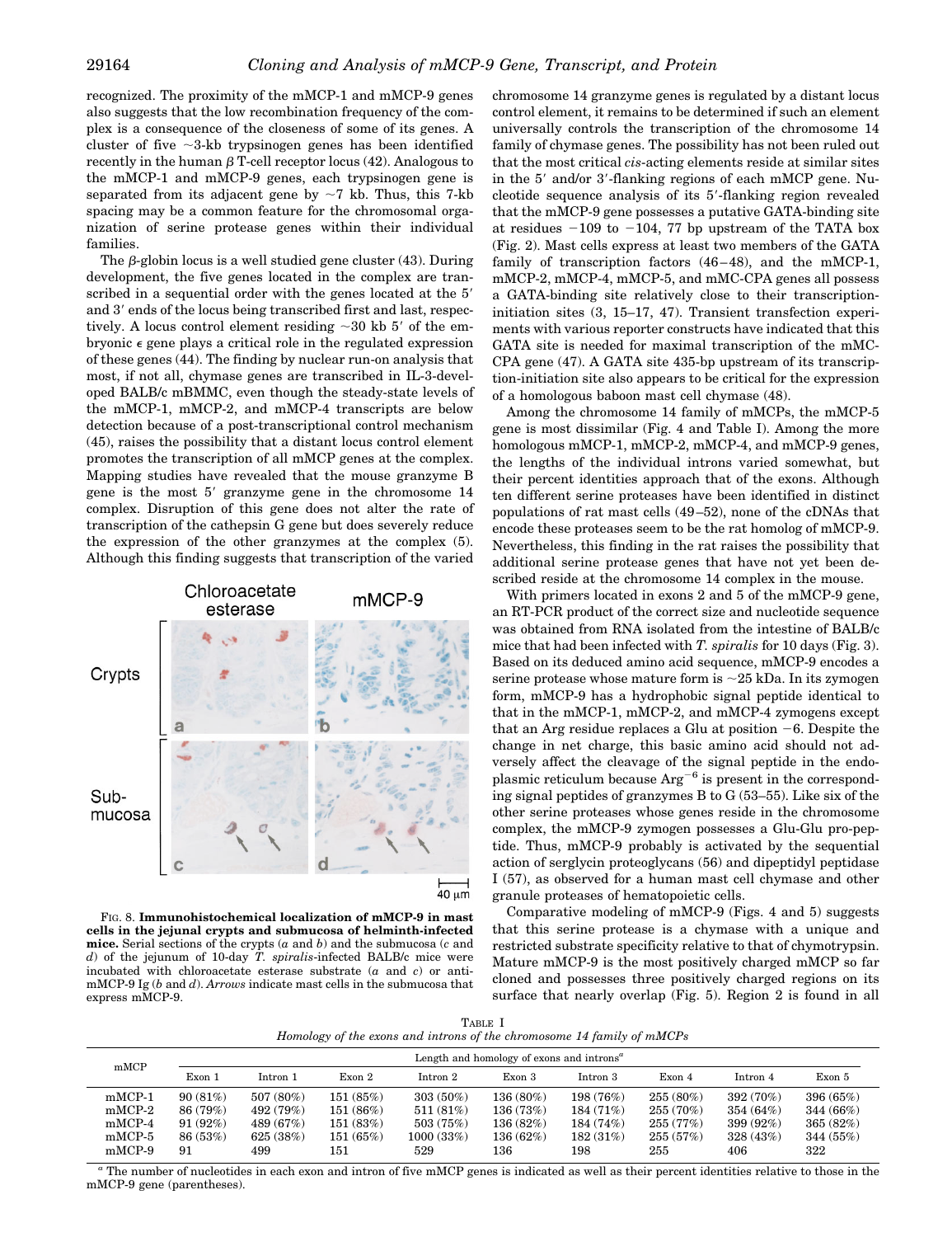mMCPs (7, 12) except mMCP-6 (14). Site-directed mutagenesis revealed that region 2 is the proteoglycan-binding domain of mMCP-7 (12). Region 1 is found in mMCP-4 and mMCP-5 (7), whereas region 3 is found only in mMCP-6 (14). Region 3 of mMCP-9 contains three His residues clustered in its center. Thus, this region is predicted to lose some of its positive electrostatic potential once mMCP-9 is exocytosed from the mast cell into a neutral pH environment (Fig. 5*B*). Recent analysis of mMCP-5-null mice has suggested that region 1 is used by mMCP-5 to form a binary complex with the negatively charged pro-peptide of mMC-CPA to ensure that the two proteases are targeted to the secretory granules of cutaneous mast cells in equimolar amounts (58). Thus, it is likely that mMCP-9 also uses these positively charged regions to form multimeric complexes with serglycin proteoglycans and other negatively charged proteins inside, and possibly outside, the mast cell.

mMCP-9 transcript (Fig. 6) and protein (Fig. 7) are abundant in the uterus of the normal BALB/c mouse. Mast cells and their mediators have been implicated in the development of the mouse uterus (59–61). Because certain mast cell chymases have been implicated in the degradation of extracellular matrices, mMCP-9 may play a role in the tissue remodeling of the uterus during pregnancy or the normal estrous cycle. The mMCP-9 transcript (Fig. 6) and/or protein were not detected in the ear, liver, spleen, or intestine of normal BALB/c mice and were not detected in cultured V3 mast cells or in the more mature V3 mast cells that develop in the spleen and liver of BALB/c mice after adoptive transfer. Because all other chymases are expressed in spleen and liver of the mastocytosis mouse (22), the expression of mMCP-9 is among the most restricted of the other known chymases.

The mMCP-9 transcript was not detected in the jejunum of uninfected animals but was found in the jejunum of BALB/c mice 10 days after *T. spiralis* infection (Figs. 3 and 6) when jejunal mast cells are abundant (21). However, blot analysis revealed that the steady-state level of the mMCP-9 transcript was substantially less than that of the mMCP-1 transcript. Although mast cells are found in the muscle and submucosa regions of the jejunum at the height of helminth infection,  $\sim$ 90% of the mast cells in the jejunum reside in the lamina propria and epithelium. Immunohistochemical analysis revealed that mMCP-9 is expressed by the mMCP-5-positive mast cells in the submucosa (Fig. 8), whereas mMCP-1 is expressed by the larger number of mMCP-5-negative mast cells in the lamina propria and epithelium (21, 36, 37). This observation is compatible with the mMCP-9 transcript being less abundant than the mMCP-1 transcript in the RNA sample obtained from the entire jejunum. The observation that mMCP-9 is expressed by BALB/c mBMMC developed in the presence of KL and IL-10 but not by those developed in the presence of IL-3 alone (Fig. 6) indicates that the expression of this chymase is selectively regulated by the cytokine microenvironment around the cell.

#### REFERENCES

- 1. Brunet, J. F., Dosseto, M., Denizot, F., Mattei, M. G., Clark, W. R., Haqqi, T. M., Ferrier, P., Nabholz, M., Schmitt-Verhulst, A. M., Luciani, M. F., and Golstein, P. (1986) *Nature* **322,** 268–271
- 2. Crosby, J. L., Bleackley, R. C., and Nadeau, J. H. (1990) *Genomics* **6,** 252–259
- 3. Gurish, M. F., Nadeau, J. H., Johnson, K. R., McNeil, H. P., Grattan, K. M., Austen, K. F., and Stevens, R. L. (1993) *J. Biol. Chem.* **268,** 11372–11379
- 4. Heusel, J. W., Scarpati, E. M., Jenkins, N. A., Gilbert, D. J., Copeland, N. G., Shapiro, S. D., and Ley, T. J. (1993) *Blood* **81,** 614–1623
- 5. Pham, C. T. N., MacIvor, D. M., Hug, B. A., Heusel, J. W., and Ley, T. J. (1996) *Proc. Natl. Acad. Sci. U. S. A.* **93,** 13090–13095
- 6. Remington, S. J., Woodbury, R. G., Reynolds, R. A., Matthews, B. W., and Neurath, H. (1988) *Biochemistry* **27,** 8097–8105
- 7. Šali, A., Matsumoto, R., McNeil, H. P., Karplus, M., and Stevens, R. L. (1993) *J. Biol. Chem.* **268,** 9023–9034
- 8. Murphy, M. E., Moult, J., Bleackley, R. C., Gershenfeld, H., Weissman, I. L., and James, M. N. (1988) *Proteins* **4,** 190–204
- 9. De Young, M. B., Nemeth, E. F., and Scarpa, A. (1987) *Arch. Biochem. Biophys.*

**254,** 222–233

- 10. McNeil, H. P., Reynolds, D. S., Schiller, V., Ghildyal, N., Gurley, D. S., Austen, K. F., and Stevens, R. L. (1992) *Proc. Natl. Acad. Sci. U. S. A.* **89,** 11174–11178
- 11. Johnson, D. A., and Barton, G. J. (1992) *Protein Sci.* **1,** 370–377
- 12. Matsumoto, R., Šali, A., Ghildyal, N., Karplus, M., and Stevens, R. L. (1995) *J. Biol. Chem.* **270,** 19524–19531
- 13. Reynolds, D. S., Gurley, D. S., Austen, K. F., and Serafin, W. E. (1991) *J. Biol. Chem.* **266,** 3847–3853
- 14. Ghildyal, N., Friend, D. S., Stevens, R. L., Austen, K. F., Huang, C., Penrose, J., Sˇ ali, A., and Gurish, M. F. (1996) *J. Exp. Med.* **184,** 1061–1073
- 15. Huang, R., Blom, T., and Hellman, L. (1991) *Eur. J. Immunol.* **21,** 1611–1621 16. Serafin, W. E., Sullivan, T. P., Conder, G. A., Ebrahimi, A., Marcham, P., Johnson, S. S., Austen, K. F., and Reynolds, D. S. (1991) *J. Biol. Chem.* **266,** 1934–1941
- 17. McNeil, H. P., Austen, K. F., Somerville, L. L., Gurish, M. F., and Stevens, R. L. (1991) *J. Biol. Chem.* **266,** 20316–20322
- 18. Sanger, F., Nicklen, S., and Coulson, A. R. (1977) *Proc. Natl. Acad. Sci. U. S. A.* **74,** 5463–5467
- 19. Reynolds, D. S., Stevens, R. L., Lane, W. S., Carr, M. H., Austen, K. F., and Serafin, W. E. (1990) *Proc. Natl. Acad. Sci. U. S. A.* **87,** 3230–3234
- 20. Ghildyal, N., McNeil, H. P., Stechschulte, S., Austen, K. F., Silberstein, D., Gurish, M. F., Somerville, L. L., and Stevens, R. L. (1992) *J. Immunol.* **149,** 2123–2129
- 21. Friend, D. S., Ghildyal, N., Austen, K. F., Gurish, M. F., Matsumoto, R., and Stevens, R. L. (1996) *J. Cell Biol.* **135,** 279–290 22. Gurish, M. F., Pear, W. S., Stevens, R. L., Scott, M. L., Sokol, K., Ghildyal, N.,
- Webster, M. J., Hu, X., Austen, K. F., Baltimore, D., and Friend, D. S. (1995) *Immunity* **3,** 175–186
- 23. Razin, E., Ihle, J. N., Seldin, D., Mencia-Huerta, J-M., Katz, H. R., LeBlanc, P. A., Hein, A., Caulfield, J. P., Austen, K. F., and Stevens, R. L. (1984) *J. Immunol.* **132,** 1479–1486
- 24. Murakami, M., Austen, K. F., Bingham, C. O., III, Friend, D. S., Penrose, J. F., and Arm, J. P. (1995) *J. Biol. Chem.* **270,** 22653–22656
- 25. Chomczynski, P., and Sacchi, N. (1987) *Anal. Biochem.* **162,** 156–159
- 26. Alonso, S., Minty, A., Bourlet, Y., and Buckingham, M. (1986) *J. Mol. Evol.* **23,** 11–22
- 27. Boenisch, T., Farmilo, A. J., and Stead, R. H. (1989) in *Immunochemical Staining Methods Handbook* (Naish, S. J., ed), p. 11, DAKO Corp., Carpinteria, CA
- 28. Ghildyal, N., Friend, D. S., Nicodemus, C. F., Austen, K. F., and Stevens, R. L. (1993) *J. Immunol.* **151,** 3206–3214
- 29. McNeil, H. P., Frenkel, D. P., Austen, K. F., Friend, D. S., and Stevens, R. L. (1992) *J. Immunol.* **149,** 2466–2472
- 30. Beckstead, J. H., Halverson, P. S., Ries, C. A., and Bainton, D. F. (1981) *Blood* **57,** 1088–1098
- 31. Šali, A., and Blundell, T. L. (1993) *J. Mol. Biol.* 234, 779-815
- 32. Laskowski, R. L., McArthur, M. W., Moss, D. S., and Thornton, J. M. (1993) *J. Appl. Crystallogr.* **26,** 283–291
- 33. Sippl, M. J. (1993) *Proteins* **17,** 355–362
- 34. Nicholls, A., Sharp, K. A., and Honig, B. (1991) *Proteins* **11,** 281–296
- 35. Brooks, B. R., Bruccoleri, R. E., Olafson, B. D., States, D. J., Swaminathan, S., and Karplus, M. K. (1983) *J. Comp. Chem.* **4,** 187–217
- 36. Serafin, W. E., Reynolds, D. S., Rogelj, S., Lane, W. S., Conder, G. A., Johnson, S. S., Austen, K. F., and Stevens, R. L. (1990) *J. Biol. Chem.* **265,** 423–429
- 37. Le Trong, H., Newlands, G. F. J., Miller, H. R. P., Charbonneau, H., Neurath, H., and Woodbury, R. G. (1989) *Biochemistry* **28,** 391–395
- 38. Woodbury, R. G., Katunuma, N., Kobayashi, K., Titani, K., and Neurath, H. (1978) *Biochemistry* **17,** 811–819
- 39. Mikeš, O., Holeyšovský, V., Tomášek, V., and Šorm, F. (1966) *Biochem*. *Biophys. Res. Commun. 24, 346–352*<br>40. Meloun, B., Kluh, I., Kostka, V., Morávek, L., Prusík, Z., Vaněček, J., Keil, B.,
- and Sorm, F. (1966) *Biochim. Biophys. Acta* **130,** 543–546
- 41. Perona, J. J., and Craik, C. S. (1995) *Protein Sci.* **4,** 337–360
- 42. Rowen, L., Koop, B. F., and Hood, L. (1996) *Science* **272,** 1755–1762
- 43. Evans, T., Felsenfeld, G., and Reitman, M. (1990) *Annu. Rev. Cell Biol.* **6,** 95–124
- 44. Grosveld, F., van Assendelft, G. B., Greaves, D. R., and Kollias, G. (1987) *Cell* **51,** 975–985
- 45. Xia, Z., Ghildyal, N., Austen, K. F., and Stevens, R. L. (1996) *J. Biol. Chem.* **271,** 8747–8753
- 46. Martin, D. I. K., Zon, L. I., Mutter, G., and Orkin, S. H. (1990) *Nature* **344,** 444–437
- 47. Zon, L. I., Gurish, M. F., Stevens, R. L., Mather, C., Reynolds, D. S., Austen, K. F., and Orkin, S. H. (1991) *J. Biol. Chem.* **266,** 22948–22953
- 48. Liao, Y., Yi, T., Hoit, B. D., Walsh, R. A., Karnik, S. S., and Husain, A. (1997) *J. Biol. Chem.* **272,** 2969–2976
- 49. Woodbury, R. G., Katunuma, N., Kobayashi, K., Titani, K., and Neurath, H. (1978) *Biochemistry* **17,** 811–819
- 50. Le Trong, H., Parmelee, D. C., Walsh, K. A., Neurath, H., and Woodbury, R. G. (1987) *Biochemistry* **26,** 6988–6994
- 51. Benfey, P. N., Yin, F. H., and Leder, P. (1987) *J. Biol. Chem.* **262,** 5377–5384 52. Lützelschwab, C., Pejler, G., Aveskogh, M., and Hellman, L. (1996) *J. Exp.*
- *Med.* **185,** 13–29 53. Lobe, C. G., Upton, C., Duggan, B., Ehrman, N., Letellier, M., Bell, J., McFad-den, G., and Bleackley, R. C. (1988) *Biochemistry* **27,** 6941–6946
- 54. Jenne, D., Rey, C., Haefliger, J-A., Qiao, B-Y., Groscurth, P., and Tschopp, J. (1988) *Proc. Natl. Acad. Sci. U. S. A.* **85,** 4814–4818
- 55. Jenne, D., Rey, C., Masson, D., Stanley, K. K., Herz, J., Plaetinck, G., and
- Tschopp, J. (1988) *J. Immunol.* **140,** 318–323 56. Murakami, M., Karnik, S. S., and Husain, A. (1995) *J. Biol. Chem.* **270,** 2218–2223
- 57. McGuire, M. J., Lipsky, P. E., and Thiele, D. L. (1993) *J. Biol. Chem.* **268,**